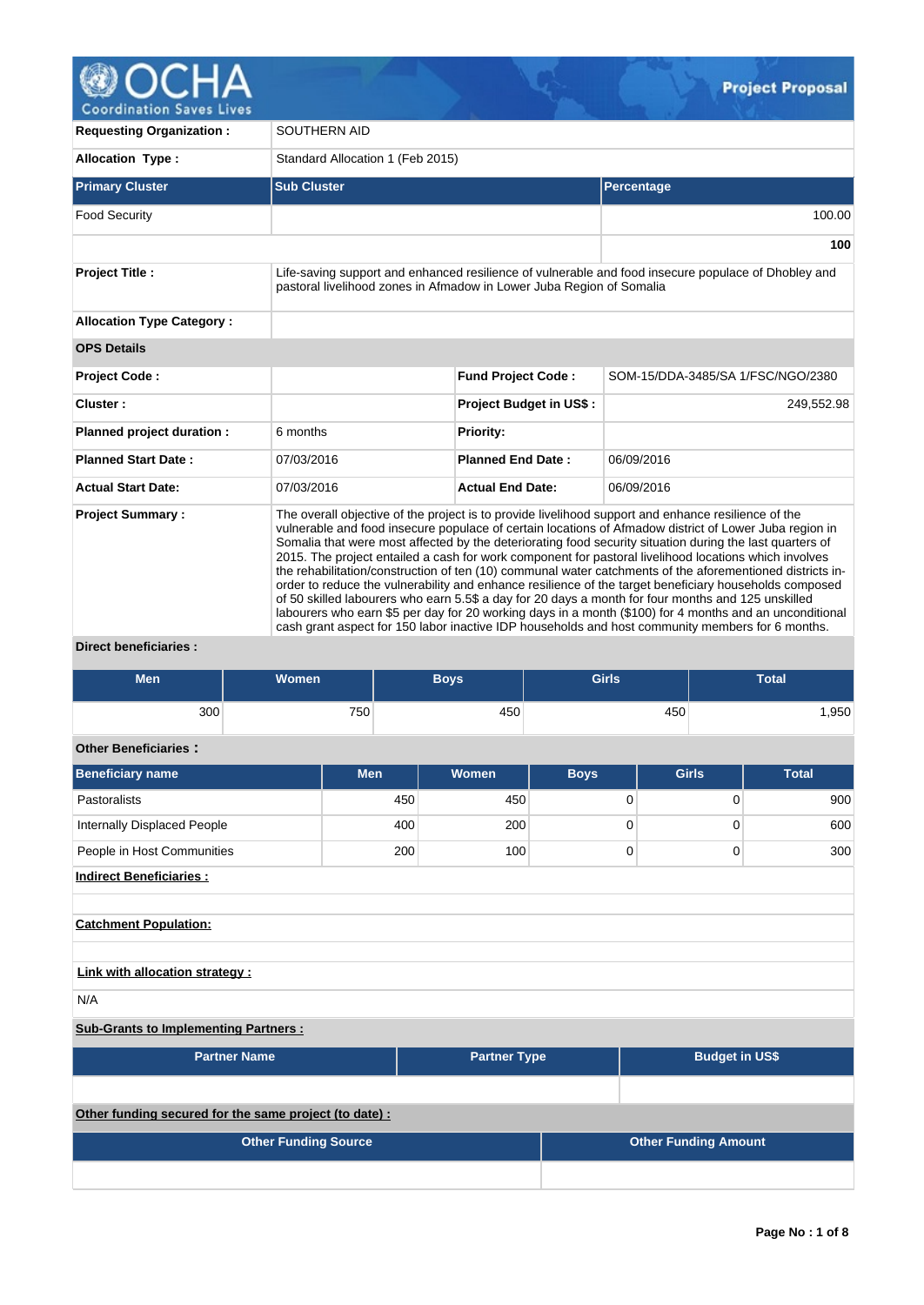## **Organization focal point :**

| <b>Name</b>                      | <b>Title</b>    | <b>Email</b>          | <b>Phone</b>  |  |  |  |  |  |  |  |
|----------------------------------|-----------------|-----------------------|---------------|--|--|--|--|--|--|--|
| ABDIHAKIM ABDI                   | PROGRAM MANAGER | southernaid@gmail.com | +254726531659 |  |  |  |  |  |  |  |
| <b>BACKGROUND</b>                |                 |                       |               |  |  |  |  |  |  |  |
| 1. Humanitarian context analysis |                 |                       |               |  |  |  |  |  |  |  |

The humanitarian situation in Somalia has significantly improved in recent years. Nevertheless acute food insecurity is expected to persist in most parts of Somalia.

Based on the Integrated Phase Classification (IPC) acute food insecurity severity scale, there is a modest decline in the overall number of people in Crisis (IPC Phase 3) and Emergency (IPC Phase 4). (FSNAU Gu Quarterly brief).

Over 1 million people across Somalia are acutely food insecure (IPC Phase 3 and 4) and require urgent humanitarian assistance and livelihood support through the end of the year and this number represents a 17% increase over the estimate for February to June 2015. (FSNAU Post Gu 2015).

The report further indicates that over 2.3 million additional people are classified as stressed (IPC Phase 2) and risk relapse to Phase 3 and 4. IDPs are expected to remain the largest population group in acute food security crisis.(FSNAU Post Gu 2015). The recent nutrition survey (November) results revealed a sustained prevalence of Serious to Critical levels of acute malnutrition (Global Acute Malnutrition [GAM] >10%) in 10 out of 13 main IDP settlements and Dhobley is on this list. Field reports from Southern Aid indicate a major proportion of Dhobley urban poor and IDPs as unable to access cash due to poor income opportunities. This has limited food security in these households, and contributed to their inability to be resilient to shocks. The FSNAU Post Gu report and the organization field reports further indicate that despite substantial improvement in food security conditions, the pastoral livelihood zones in Afmadow, Lower Juba region risk relapse to crisis and emergency phase. (Source: SA 2015).

### **2. Needs assessment**

The situation in Somalia remains precarious and the magnitude of the figure that needs humanitarian assistance is truly unsettling. The FSNAU report further emphasizes the need for scaled humanitarian assistance from now at least to March/April 2016 to mitigate the imminent worsening of the food security situation. Despite the significant progress recorded over the years since the 2011 famine, Lower Juba region remains in a fragile food security situation. 13% of the total population are in crisis and emergency levels (IPC Phase 3 and 4) while a further over 30% is in stressed level (IPC phase 2). Majority of the affected are IDPs & the urban poor.

The FSNAU and FEWSNET East Africa reports consistently identify the IDP populace in Dhobley as some of the areas of concern. Southern Aid field reports indicate a major proportion of Dhobley urban poor & IDPs as unable to access cash due to lack of income opportunities. This has limited food security and contributed to their inability to be resilient to shocks.

The FSNAU and the organization reports further indicate that despite substantial improvement in food security conditions in the pastoral livelihood zones, the livelihoods risk relapse to crisis and emergency and are need of livelihood support and resilience. (Source: SA 2015). In order to mitigate any impending risk of relapse to IPC phase 5 and mindful of the FSC strategy, SA will embark on an unconditional cash grants for the IDPs and some host HH in Dhobley and pastoral livelihood zones in Afmadow District for rehabilitation/construction of water catchments through cash for work.

### **3. Description Of Beneficiaries**

The beneficiaries of this project include IDPs and Host Communities in Dhobley and Pastoral livelihood in selected locations of Afmadow **District** 

## **4. Grant Request Justification**

The project seeks to provide live saving and livelihood support to the target beneficiaries. It will employ a cash for work modality for the pastoral livelihood in Afmadow District in order to rehabilitate basic infrastructure, enhance their immediate access to food and their resilience in order to avoid a relapse.The project will further use an unconditional cash transfer method to provide live-saving support to the IDPs and Host Community households in Dhobley. The project is in line with the cluster response strategy of providing live-saving support and livelihood support.

### **5. Complementarity**

Southern Aid is currently implementing various projects in the region to respond to the needs of the populace. The organization has recently completed a CHF funded Cash for Work and Unconditional cash grant in Afmadow District. The Organzation has on several occasions in the past implemented large scale cash relief projects in Afmadow, Kismayu, Jamaame and Badhaade Districts of Lower Juba. It also implemented projects on other food security modalities such as food voucher, livelihood support and investment among others.

Southern Aid is currently implementing nutrition projects in Kismayu and Badhaade Districts in partnership with UNICEF SOMALIA and CHF SOMALIA, a food security project in Afmadow and Badhaade and a WASH project in Afmadow District The organization has in the past implemented various other humanitarian projects in partnership with several UN Agencies and international organizations. It implemented programs in the thematic areas of food security, Nutrition, WASH, GBV among others in South Central Somalia. The proposed project seeks to compliment the current activities of the organization and of other humanitarian actors. The project will be coordinated through the FSC to minimize overlap and identify complimentary programs with other cluster partners. The organization will further employ participatory processes in order to involve the local authority and community in the entire project period.

# **LOGICAL FRAMEWORK**

### **Overall project objective**

To provide life-saving support and enhanced resilience of vulnerable IDPs and host communities in Dhobley and pastoral livelihood in Afmadow district, Lower Juba through cash relief.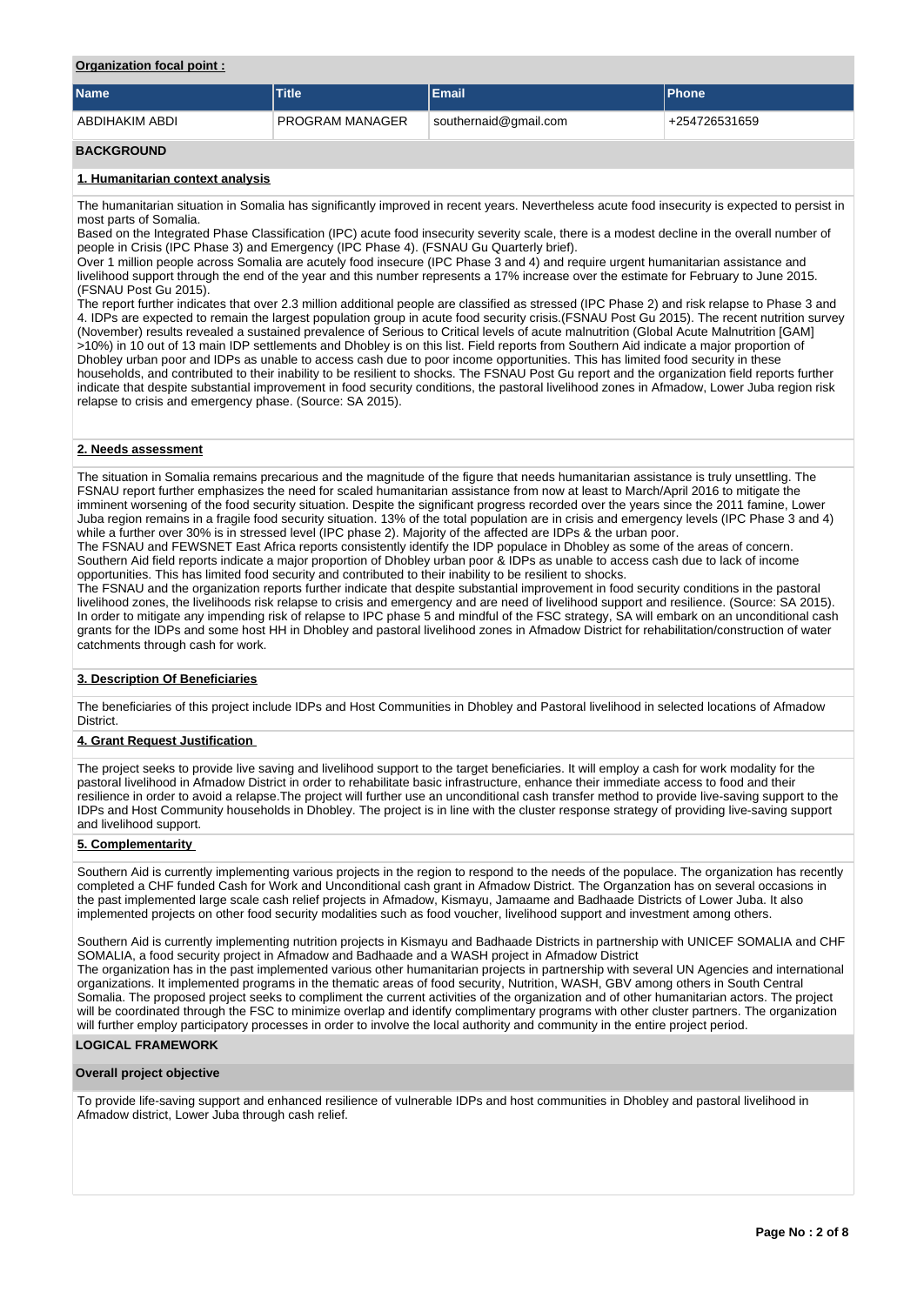| <b>Food Security</b>      |                                                 |                                 |  |  |  |  |  |  |  |
|---------------------------|-------------------------------------------------|---------------------------------|--|--|--|--|--|--|--|
| <b>Cluster objectives</b> | <b>Strategic Response Plan (SRP) objectives</b> | <b>Percentage of activities</b> |  |  |  |  |  |  |  |
| N/A                       | N/A                                             | 100                             |  |  |  |  |  |  |  |

### **Contribution to Cluster/Sector Objectives :**

#### **Outcome 1**

Reduced vulnerability and enhanced resilience of 150 IDP and host community households in Dhobley and 175 pastoral households in Afmadow District. With a Somali household size estimated at 6 (Source: FSNAU 2015), this translates to approximately 1,950 people (men, women, boys and girls).

### **Output 1**

### **Description**

-

# **Assumptions & Risks**

### **Activities**

### **Activity 1.1.1**

### **Standard Activity : Community based participation**

Community mobilization to fully explain the project objectives and establishing of three project committees each composed of seven persons(4 men and 3 women) from the IDP, and the host community and a similar gender compliant one for the pastoral livelihood. The composition of the committee will take into consideration the difference of the beneficiary types.

### **Activity 1.1.2**

### **Standard Activity : Community based participation**

With the help of the three project committees, screen and select 150 households in IDPs and host community giving priority to the most vulnerable female headed households, pregnant and lactating mothers, older persons, the disabled and those with the sick.

### **Activity 1.1.3**

## **Standard Activity : Conditional or unconditional Cash transfer**

Conduct the distribution of cash to the selected 150 beneficiary households through the identified money vendor. Each household earns 80\$ a month for 6 months. The 80\$ is in line with the cost of minimum expenditure basket (CMB) and also helps the beneficiaries in debt repayments.

### **Activity 1.1.4**

## **Standard Activity : Cash for Work**

Undertake community mobilization, conduct re-identification and rehabilitate/construct 10 strategic communal infrastructure of water catchments. Each pan will increase volume by 2100 cubic meters.

### **Activity 1.1.5**

# **Standard Activity : Cash for Work**

Conduct identification and selection of 175 poor and drought affected households to be engaged in CFW exercise targeting poorest and unskilled and skilled households in pastoral livelihoods . Each unskilled labourer will earn \$5 per day for 20 working days in a month (\$100) for 4 months and skilled laborers working as foremen will earn \$5.5 per day working for 20 days in a month(\$110) for 4 months

### **Indicators**

|                 |                                                          |                                                                                                                                                                                                        |            | <b>End cycle beneficiaries</b> |  |                   | <b>End</b><br>cycle |  |
|-----------------|----------------------------------------------------------|--------------------------------------------------------------------------------------------------------------------------------------------------------------------------------------------------------|------------|--------------------------------|--|-------------------|---------------------|--|
| Code            | <b>Cluster</b>                                           | <b>Indicator</b>                                                                                                                                                                                       | <b>Men</b> | <b>Women</b>                   |  | <b>Boys</b> Girls | <b>Target</b>       |  |
| Indicator 1.1   | <b>Food Security</b>                                     | Number of people in crisis and IDPs receiving<br>unconditional support to improve access to food                                                                                                       |            |                                |  |                   | 900                 |  |
|                 | <b>Means of Verification :</b> beneficiary lists, photos |                                                                                                                                                                                                        |            |                                |  |                   |                     |  |
| Indicator 1.1.4 | <b>Food Security</b>                                     | Number of people that benefited from conditional<br>transfers to improve access to food and protection<br>of livelihood assets                                                                         |            |                                |  |                   | 1,020               |  |
|                 |                                                          | <b>Means of Verification:</b> Beneficiary payment list, photos, communal structures                                                                                                                    |            |                                |  |                   |                     |  |
| Indicator 1.1.5 | <b>Food Security</b>                                     | No of water catchments rehabilitated by 175<br>households/workers paid at \$5 for the unskilled<br>households and \$5.5 for the skilled household<br>laborers per day for 20 days a month for 4 months |            |                                |  |                   | 10                  |  |
|                 |                                                          | <b>Means of Verification:</b> Photos of the beneficiaries, Photos of water catchments rehabilitated.                                                                                                   |            |                                |  |                   |                     |  |
| Indicator 1.2   | <b>Food Security</b>                                     | Number of Committees formed in each<br>location/target village/                                                                                                                                        |            |                                |  |                   |                     |  |
|                 | <b>Means of Verification: Committee list</b>             |                                                                                                                                                                                                        |            |                                |  |                   |                     |  |
| Indicator 1.3   | <b>Food Security</b>                                     | No. of households provided with unconditional<br>cash of \$80 per month for 6 months                                                                                                                   |            |                                |  | 150               |                     |  |
|                 |                                                          | <b>Means of Verification</b> : signed beneficiary lists, payment photos, transfers, hawala agreement                                                                                                   |            |                                |  |                   |                     |  |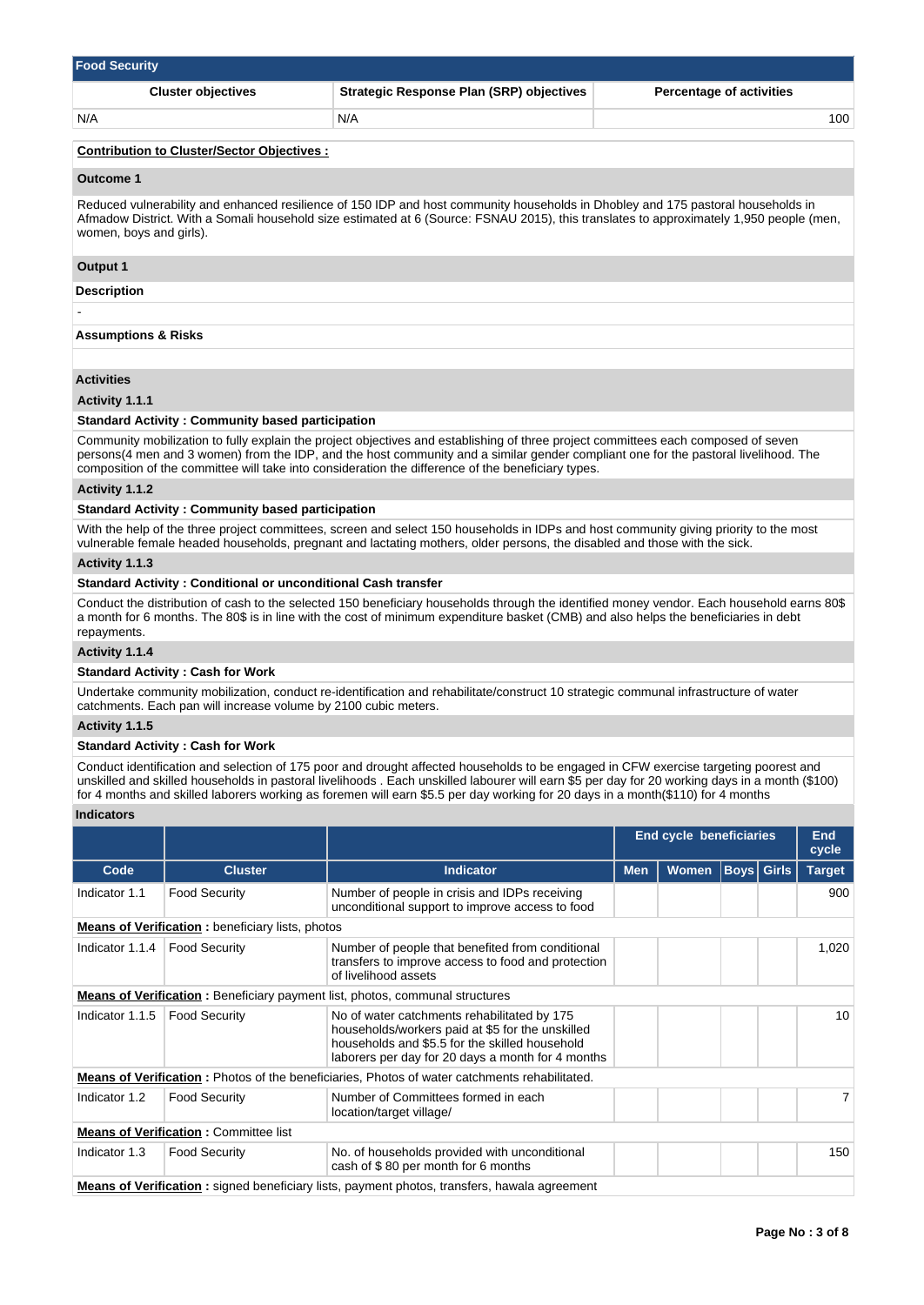# **Outcome 2**

Enlightened and trained project staff, committee members and local authority representatives effectively implement the project and ensure successful transfer of US\$ 144,000 to the targeted 325 beneficiary households (covering about 1,950 men, women, boys and girls) for both the cash for work and the unconditional cash grant.

# **Output 2**

### **Description**

-

# **Assumptions & Risks**

# **Activities**

**Activity 2.2.1** 

# **Standard Activity : Capacity building**

Training of the 8 Project staff, 12 project committee members and local authority representatives with at least 40% representation of female on standard program implementation, Monitoring and evaluation and project objectives.

## **Activity 2.2.2**

### **Standard Activity : Not Selected**

# **Indicators**

|                               |                      |                                                                                                                           | <b>End cycle beneficiaries</b> |              |  |                   | End<br>cycle  |  |  |
|-------------------------------|----------------------|---------------------------------------------------------------------------------------------------------------------------|--------------------------------|--------------|--|-------------------|---------------|--|--|
| Code                          | <b>Cluster</b>       | <b>Indicator</b>                                                                                                          | <b>Men</b>                     | <b>Women</b> |  | <b>Boys Girls</b> | <b>Target</b> |  |  |
| Indicator 2.1                 | <b>Food Security</b> | Number of individuals trained                                                                                             |                                |              |  |                   | 20            |  |  |
| <b>Means of Verification:</b> |                      |                                                                                                                           |                                |              |  |                   |               |  |  |
| Indicator 2.2                 | <b>Food Security</b> |                                                                                                                           |                                |              |  |                   | 0             |  |  |
| <b>Means of Verification:</b> |                      |                                                                                                                           |                                |              |  |                   |               |  |  |
| Outcome 3                     |                      |                                                                                                                           |                                |              |  |                   |               |  |  |
|                               |                      | Ensured implementation of the key project activities in order to achieve the stated objective and key project indicators. |                                |              |  |                   |               |  |  |
| Output 3                      |                      |                                                                                                                           |                                |              |  |                   |               |  |  |
| <b>Description</b>            |                      |                                                                                                                           |                                |              |  |                   |               |  |  |
|                               |                      |                                                                                                                           |                                |              |  |                   |               |  |  |

# **Assumptions & Risks**

### **Activities**

-

**Activity 3.3.1** 

## **Standard Activity : Not Selected**

Conduct project monitoring and evaluation.

**Indicators**

|                                        |                      |                                                                                                  |            | <b>End cycle beneficiaries</b> |            |  | <b>End</b><br>cycle |  |
|----------------------------------------|----------------------|--------------------------------------------------------------------------------------------------|------------|--------------------------------|------------|--|---------------------|--|
| Code                                   | <b>Cluster</b>       | <b>Indicator</b>                                                                                 | <b>Men</b> | <b>Women</b>                   | Boys Girls |  | <b>Target</b>       |  |
| Indicator 3.1                          | <b>Food Security</b> | Number of people in crisis and IDPs receiving<br>unconditional support to improve access to food |            |                                |            |  | 900                 |  |
| <b>Means of Verification:</b>          |                      |                                                                                                  |            |                                |            |  |                     |  |
| Indicator 3.2                          | <b>Food Security</b> | Ensuring the right number and type of beneficiary<br>households benefit                          |            | 325                            |            |  |                     |  |
| <b>Means of Verification:</b>          |                      |                                                                                                  |            |                                |            |  |                     |  |
| Indicator 3.3                          | <b>Food Security</b> | Amount of cash injected into the local economy as<br>a result of the transfer                    |            |                                |            |  | 144,000             |  |
| <b>Means of Verification:</b>          |                      |                                                                                                  |            |                                |            |  |                     |  |
| <b>Additional Targets:</b>             |                      |                                                                                                  |            |                                |            |  |                     |  |
| <b>M&amp;R</b>                         |                      |                                                                                                  |            |                                |            |  |                     |  |
| <b>Monitoring &amp; Reporting plan</b> |                      |                                                                                                  |            |                                |            |  |                     |  |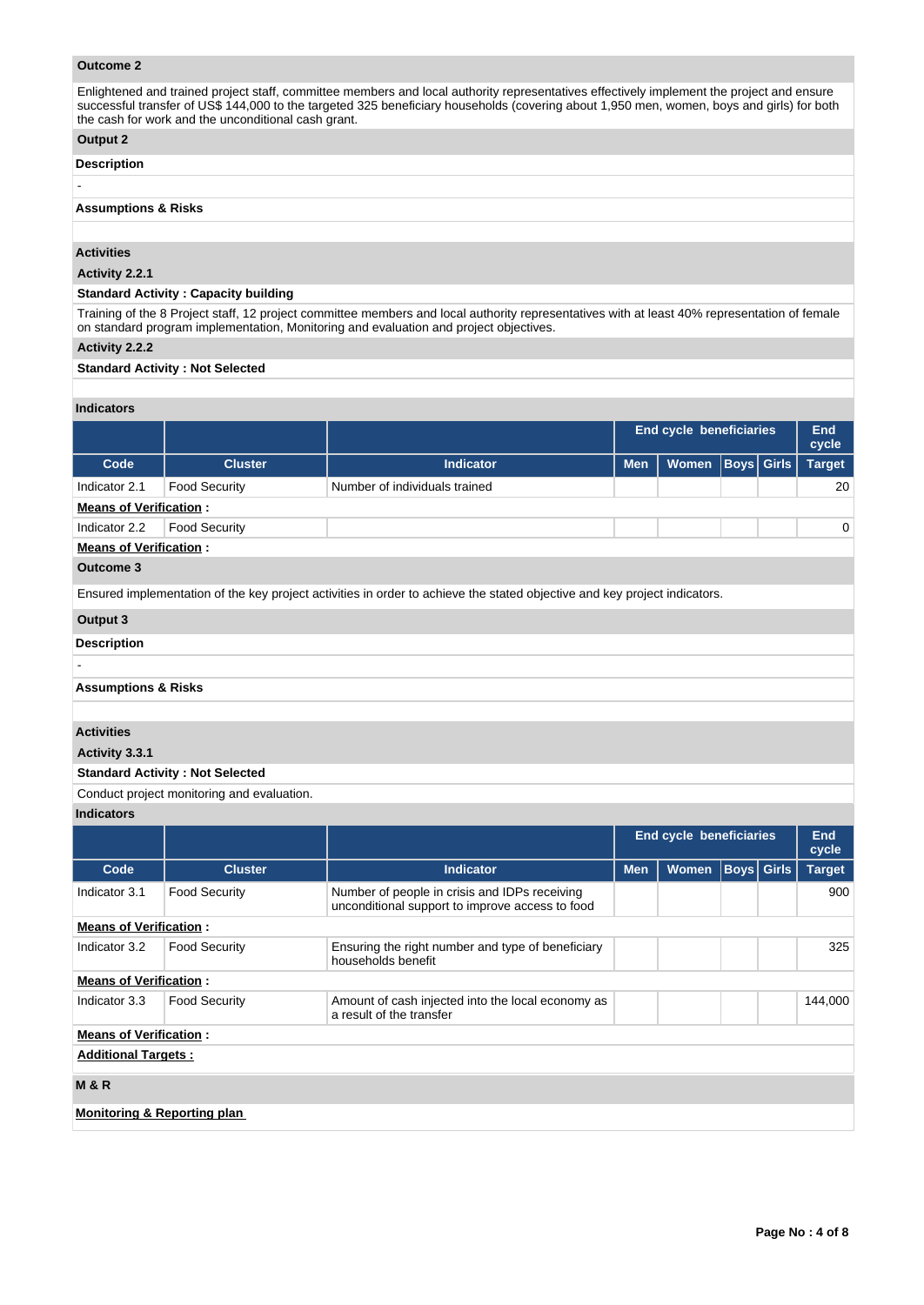Southern Aid will adopt Participatory Result Based Monitoring and Evaluation (PRBM&E) approach. There will be set indicators for project outputs, objectives (outcomes) and impacts (goal). A long side indicators set by the donor, Southern Aid shall convene stakeholder forum comprising of project staff, beneficiaries, government representatives, representatives from other development actors in the area to help in generating results indicators that suits project context. Each project location will have a working committee. The membership shall be drawn from the community. The location/village working committees will oversee the operations of the project in the area. The committees which will be coordinated by the project manager will be involved in the entire project cycle from implementation (data verification and collation) and monitoring and evaluation and reporting.

Data collection and validation will be continuous. The project will generate weekly updates from field visits. The updates will be used to prepare project monthly progress reports. The project committees will meet on quarterly basis to review project progress upon which quarterly reports will be generated and submitted to the cluster.

The organization will upload some of the photos for the key activities to facilitate project monitoring.

Tools to be used:

- Contact details
- Field visits Verification
- Contact details GPS data
- Post Distribution Monitoring
- -Photos

**W** 

Daily attendance records will be used to generate weekly and monthly reports on the services offered and challenges faced in the project. While weekly reports will be generated for internal use, the monthly reports will be generated for sharing with the donor and the food security cluster and any other interested partners. Both the monthly and weekly report formats will be aligned with the CHF SOMALIA and Food security cluster reporting formats for ease of integration into their databases. Quarterly project reports will also be compiled so as to summarize the quarterly project achievements and challenges. Photographic evidence will be a key component of the generated reports and thus the use of the Case Stories approach will be a key component of the generated monthly and quarterly project reports.

| Workplan                                                                                                                                                                                                                                                                                                                                                                                                                                            |      |   |                |   |              |              |          |   |   |    |       |  |
|-----------------------------------------------------------------------------------------------------------------------------------------------------------------------------------------------------------------------------------------------------------------------------------------------------------------------------------------------------------------------------------------------------------------------------------------------------|------|---|----------------|---|--------------|--------------|----------|---|---|----|-------|--|
| Activitydescription                                                                                                                                                                                                                                                                                                                                                                                                                                 | Year | 1 | $\overline{2}$ | 3 | 4            | 5            | 6        | 8 | 9 | 10 | 11 12 |  |
| Activity 1.1.1: Community mobilization to fully explain the project objectives and<br>establishing of three project committees each composed of seven persons(4 men<br>and 3 women) from the IDP, and the host community and a similar gender<br>compliant one for the pastoral livelihood. The composition of the committee will<br>take into consideration the difference of the beneficiary types.                                               | 2016 |   |                |   |              |              |          |   |   |    |       |  |
| Activity 1.1.2: With the help of the three project committees, screen and select 150<br>households in IDPs and host community giving priority to the most vulnerable<br>female headed households, pregnant and lactating mothers, older persons, the<br>disabled and those with the sick.                                                                                                                                                           | 2016 |   |                |   |              |              |          |   |   |    |       |  |
| Activity 1.1.3: Conduct the distribution of cash to the selected 150 beneficiary<br>households through the identified money vendor. Each household earns 80\$ a<br>month for 6 months. The 80\$ is in line with the cost of minimum expenditure basket<br>(CMB) and also helps the beneficiaries in debt repayments.                                                                                                                                | 2016 |   |                | X | $\mathsf{X}$ | $\mathsf{x}$ | X        |   |   |    |       |  |
| Activity 1.1.4: Undertake community mobilization, conduct re-identification and<br>rehabilitate/construct 10 strategic communal infrastructure of water catchments.<br>Each pan will increase volume by 2100 cubic meters.                                                                                                                                                                                                                          | 2016 |   |                | X | IX.          | X            | $\times$ |   |   |    |       |  |
| Activity 1.1.5: Conduct identification and selection of 175 poor and drought affected<br>households to be engaged in CFW exercise targeting poorest and unskilled and<br>skilled households in pastoral livelihoods . Each unskilled labourer will earn \$5 per<br>day for 20 working days in a month (\$100) for 4 months and skilled laborers<br>working as foremen will earn \$5.5 per day working for 20 days in a month(\$110) for<br>4 months | 2016 |   |                | X | ΙX.          | $\mathsf{x}$ | $\times$ |   |   |    |       |  |
| Activity 2.2.1: Training of the 8 Project staff, 12 project committee members and<br>local authority representatives with at least 40% representation of female on<br>standard program implementation, Monitoring and evaluation and project<br>objectives.                                                                                                                                                                                         | 2016 |   |                |   |              |              |          |   |   |    |       |  |
| Activity 2.2.2:                                                                                                                                                                                                                                                                                                                                                                                                                                     | 2016 |   |                |   |              |              |          |   |   |    |       |  |
| Activity 3.3.1: Conduct project monitoring and evaluation.                                                                                                                                                                                                                                                                                                                                                                                          | 2016 |   |                |   |              | X            | X        |   |   |    |       |  |
| <b>OTHER INFO</b>                                                                                                                                                                                                                                                                                                                                                                                                                                   |      |   |                |   |              |              |          |   |   |    |       |  |

#### **Accountability to Affected Populations**

Southern Aid prioritizes accountability to the affected populace as a key humanitarian principle in its interventions. The organization will constitute project committees with the support of the community to represent the community interests in every stage of the project. The organization will conduct discussion with the community and the various stakeholders in the choice of the relevant infrastructure and will do sensitization on the project objectives, indicators, targeting criteria and all critical aspects in order to inform the community and the intended beneficiaries. The organization will set up a complaints mechanism in order to address community grievances on the process and provide immediate feedback. The organization will also do a post activity monitoring in every major activity in order to weed out the flaws. The project incorporates the DO NO HARM principle by making sure that there is complaints mechanism and immediate feedback and further enlists community support through the community based participation in order to avoid conflicts on the project. The project sets clear targeting criteria in order to minimize disagreement on the choice of beneficiaries.

**Implementation Plan**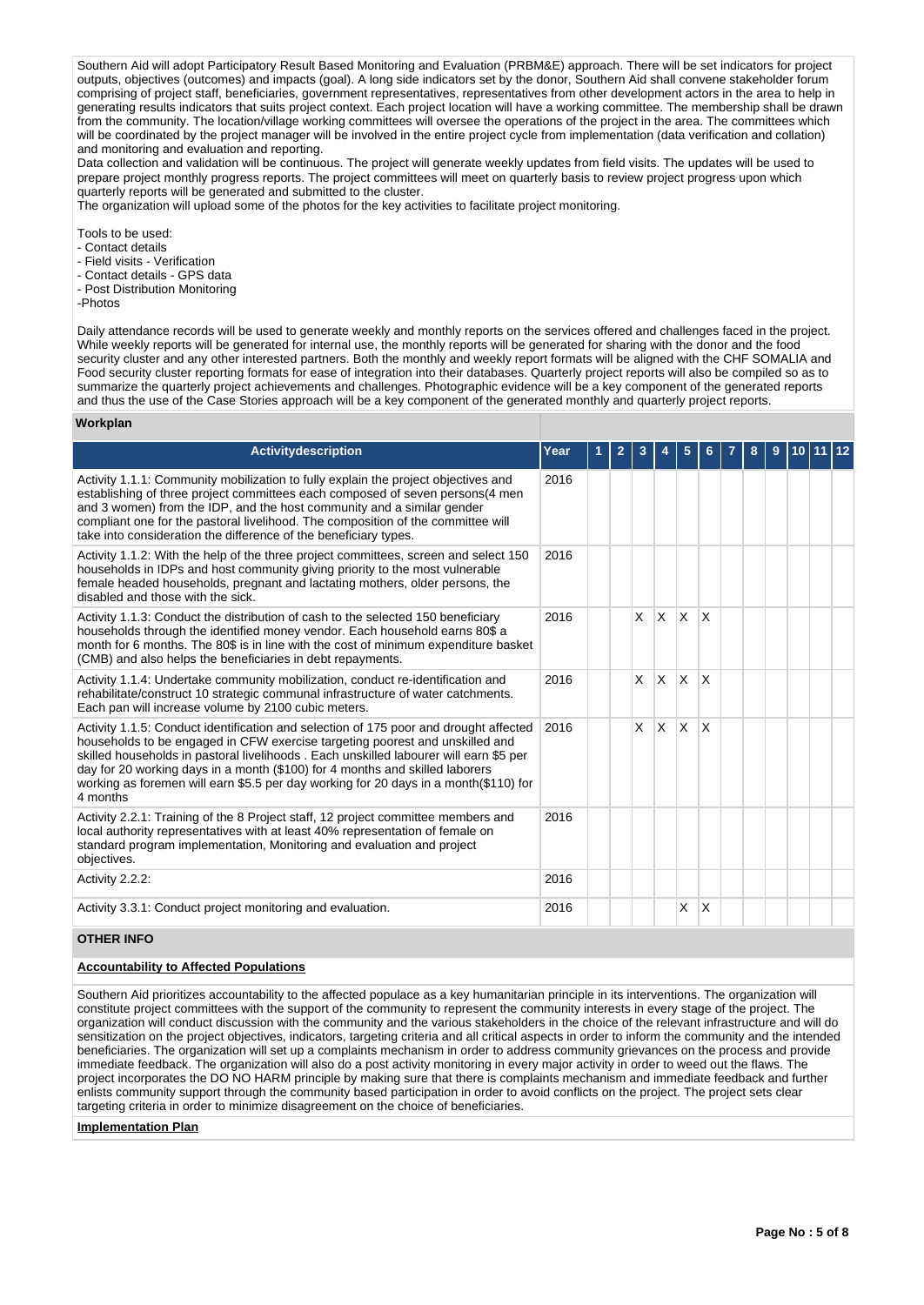Southern Aid's proposed intervention is designed to cover 325 HHs from Dhobley IDPs and host communities and Pastoral livelihoods in Afmadow District. With each household having six members on average, this translates to about 1950 target beneficiary men, women, boys and girls. Southern Aid will apply participatory approach of targeting and distribution by establishing Project committees comprising 3 members [4 male and 3 female] at each of four locations. Their main task will be to jointly identify the poorest of the poor and those who are vulnerable, to be targeted in this cash transfer intervention. The project will prioritize the most vulnerable populace such as households headed by women, those with poor pregnant/lactating, the disabled, sick or with <5s.

Southern Aid project management staff will oversee the registration of selected beneficiaries and have the overall implementation and management of the proposed project for the following six months. In addition, Southern Aid project manager will ensure reporting of project activities and coordination with OCHA and the food security cluster and other stakeholders' e.g. Local authority. Community elders and Committees on the ground will be tasked with ensuring security of the operation and staff safety. A money transfer company will be engaged to handle all direct payments to beneficiaries to reduce the risk involved in Southern Aid staff carrying large sums of money in the field. The Hawala will be sourced through a competitive process based on the lowest rates.

#### **Coordination with other Organizations in project area**

| Name of the organization | Areas/activities of collaboration and rationale                                                                                                                                                                                                                                                                                                    |
|--------------------------|----------------------------------------------------------------------------------------------------------------------------------------------------------------------------------------------------------------------------------------------------------------------------------------------------------------------------------------------------|
| Nutrition cluster        | Southern Aid will work with the food security cluster partners on the<br>ground to ensure there is harmony between projects and no<br>duplication of activities. Input from food security partners in terms of<br>feedback will be considered and incorporated where approapriate to<br>ensure the project effectively delivers on its objectives. |
| WASDA                    | Southern Aid will coordinate with the food security partners on the<br>ground in terms of referrals/identification of beneficiaries                                                                                                                                                                                                                |
| ADESO                    | Southern Aid will coordinate with the food security partners on the<br>ground in terms of referrals/identification of beneficiaries.                                                                                                                                                                                                               |

### **Environment Marker Of The Project**

### **Gender Marker Of The Project**

2a- The project is designed to contribute significantly to gender equality

### **Justify Chosen Gender Marker Code**

In a bid to ensure attention to priority cross cutting issues (sex, age, disability and health), the project will take into consideration gender mainstreaming and will give priority to women led households, households with children aged below five years, older persons,the disabled and those with sick persons). The daily work load will be reduced to encourage women participation. The project will ensure the significant representation of either sex in project committees. The elderly and the minorities will be considered in targeting and enlisting of the beneficiaries.

#### **Protection Mainstreaming**

### **Country Specific Information**

**Safety and Security** 

#### **Access**

### **BUDGET**

| Code | <b>Budget Line Description</b>                                                                                                                                                                                                                                                                                                                                                                                                                       |        | $D/S$ Quantity | <b>Unit</b><br>cost | <b>Duration</b><br><b>Recurran</b><br>ce | $\frac{9}{6}$<br>charged<br>to CHF | <b>Total Cost</b> |
|------|------------------------------------------------------------------------------------------------------------------------------------------------------------------------------------------------------------------------------------------------------------------------------------------------------------------------------------------------------------------------------------------------------------------------------------------------------|--------|----------------|---------------------|------------------------------------------|------------------------------------|-------------------|
|      | <b>Staff and Other Personnel Costs</b>                                                                                                                                                                                                                                                                                                                                                                                                               |        |                |                     |                                          |                                    |                   |
| 1.1  | 1.2.1 Project manager                                                                                                                                                                                                                                                                                                                                                                                                                                | D<br>1 |                | 1,800<br>.00.       | 6                                        | 10000.00<br>%                      | 10,800.00         |
|      | (A:1 Staff and Other Personnel Costs: Local Staff) The Project Manager will be responsible for the overall project supervision and<br>will answer to the Program Manager. Provide operational and financial oversight, personnel management and ensure project<br>objectives are achieved. (TimeUnit: months)                                                                                                                                        |        |                |                     |                                          |                                    |                   |
| 1.2  | 1.2.2 Project Officers                                                                                                                                                                                                                                                                                                                                                                                                                               | D      | $\overline{2}$ | 1,000<br>.00        | 6                                        | 10000.00<br>%                      | 12,000.00         |
|      | (A:1 Staff and Other Personnel Costs: Local Staff) Project Officers will supervise cash supervisors in ensuring that cash<br>payments are made to the right beneficiaries, guide for identification of targeted households, selecting scheme for cash for work,<br>support in cash grant distribution to project beneficiaries in the project, Ensure timely reporting and ensure program delivery and<br>output among others.<br>(TimeUnit: months) |        |                |                     |                                          |                                    |                   |
| 1.3  | 1.2.3 Finance Officer                                                                                                                                                                                                                                                                                                                                                                                                                                | D      | 1              | 700.0               | $6 \mid$                                 | 10000.00<br>%                      | 4,200.00          |
|      | (A:1 Staff and Other Personnel Costs: Local Staff) The finance officer will be responsible for the preparation of financial reports,<br>status of budget vs. actual expenditure, effective financial and system control among others. (TimeUnit: months)                                                                                                                                                                                             |        |                |                     |                                          |                                    |                   |
| 1.4  | 1.2.4 Cash Supervisors                                                                                                                                                                                                                                                                                                                                                                                                                               | D      | 3 <sup>1</sup> | 500.0               | 6                                        | 10000.00<br>℅                      | 9,000.00          |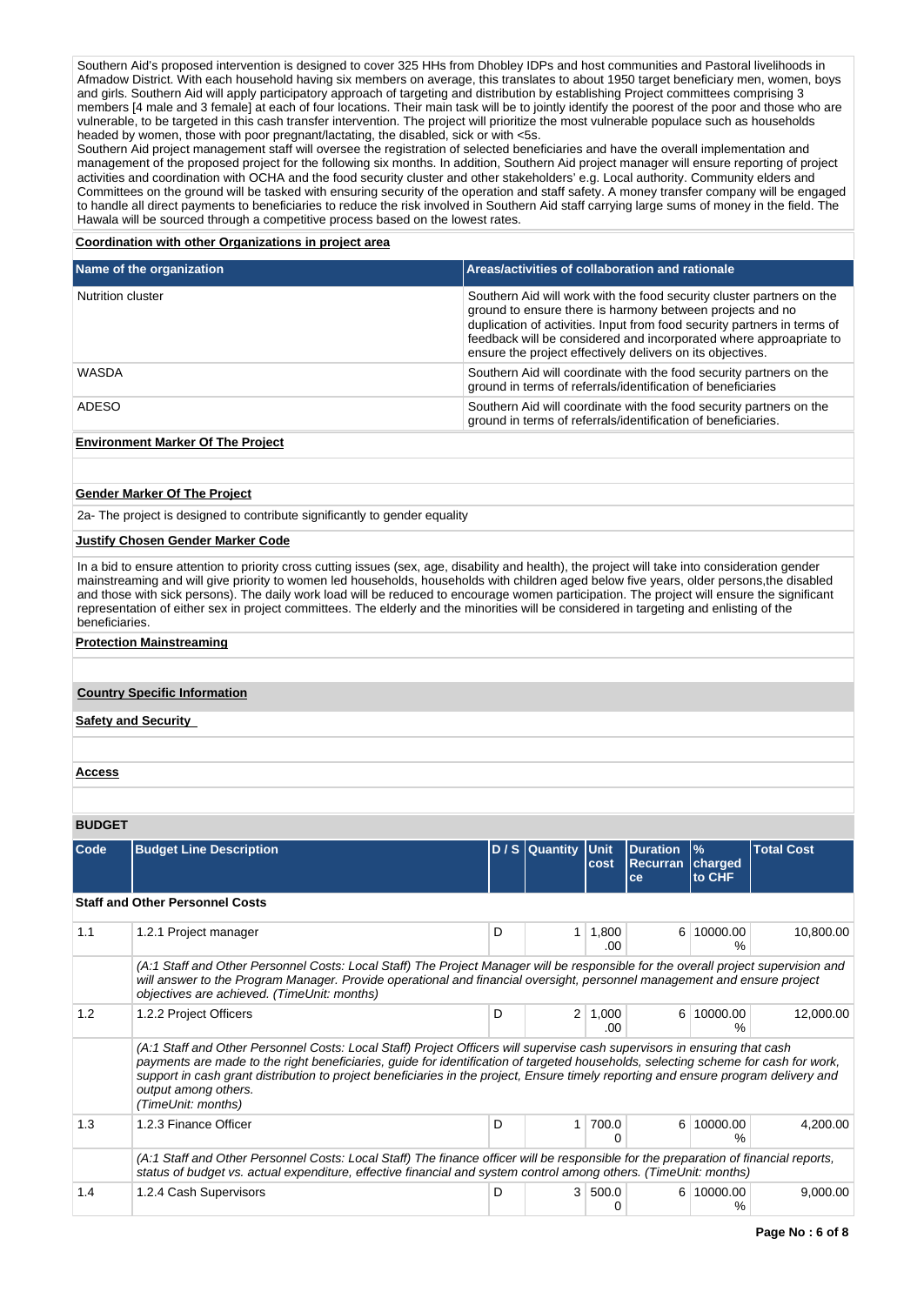|               | (A:1 Staff and Other Personnel Costs: Local Staff) The cash supervisors will assist in the enlisting of beneficiaries in the specific<br>project locations, supervise the payments by the hawala in a particular location, verify the authenticity of beneficiaries among<br>others. (TimeUnit: months)                                                                                                                                                                                                                                                                            |   |                |                       |                    |            |
|---------------|------------------------------------------------------------------------------------------------------------------------------------------------------------------------------------------------------------------------------------------------------------------------------------------------------------------------------------------------------------------------------------------------------------------------------------------------------------------------------------------------------------------------------------------------------------------------------------|---|----------------|-----------------------|--------------------|------------|
| 1.5           | 1.2.5 Logistics Officer                                                                                                                                                                                                                                                                                                                                                                                                                                                                                                                                                            | D |                | 1   400.0<br>$\Omega$ | 6 10000.00<br>%    | 2,400.00   |
|               | (A:1 Staff and Other Personnel Costs: Local Staff) The Logistics officer will be responsible for supporting and supplying field<br>projects according to their request and in time, Keeping the purchase order overview updated with the items that were sent to the<br>field : the purchase order overview should also be sent to the field, • Responsible for the maintenance of the organization cars,<br>logbooks and the supervision of the drivers both from the company and the hired vehicles, arranging for accommodations and<br>travel among others. (TimeUnit: months) |   |                |                       |                    |            |
| 1.6           | 1.2.6 Security Personnel                                                                                                                                                                                                                                                                                                                                                                                                                                                                                                                                                           | D |                | 3 200.0<br>$\Omega$   | 6 10000.00<br>%    | 3,600.00   |
|               | (A:1 Staff and Other Personnel Costs: Local Staff) The security officer maintains and or ensure peace and order at all stages of<br>the project and during field trainings and distribution exercise among others. (TimeUnit: months)                                                                                                                                                                                                                                                                                                                                              |   |                |                       |                    |            |
|               | <b>Section Total</b>                                                                                                                                                                                                                                                                                                                                                                                                                                                                                                                                                               |   |                |                       |                    | 42,000.00  |
|               | <b>Supplies, Commodities, Materials</b>                                                                                                                                                                                                                                                                                                                                                                                                                                                                                                                                            |   |                |                       |                    |            |
| 2.1           | 2.1.1 Unconditional Cash Grants for 150 beneficiary<br>Households for 80\$ a month for 6 months                                                                                                                                                                                                                                                                                                                                                                                                                                                                                    | D |                | 150 80.00             | 6 10000.00<br>℅    | 72,000.00  |
|               | 150 IDP and Host households will receive a total of US\$ 144,000 through the unconditional cash transfer intervention (TimeUnit:<br>months)                                                                                                                                                                                                                                                                                                                                                                                                                                        |   |                |                       |                    |            |
| 2.2           | 2.1.2 Training of Personnel (One training session for 12<br>participants for 3 days)                                                                                                                                                                                                                                                                                                                                                                                                                                                                                               | D |                | $1 \mid 2,850$<br>.00 | 1 10000.00<br>%    | 2,850.00   |
|               | Training for project staff, local community representatives on standard project implementation. (TimeUnit: lumpsum)                                                                                                                                                                                                                                                                                                                                                                                                                                                                |   |                |                       |                    |            |
| 2.3           | 2.1.3 Vehicle Rental                                                                                                                                                                                                                                                                                                                                                                                                                                                                                                                                                               | D |                | $3 \mid 1,800$<br>.00 | 6 10000.00<br>℅    | 32,400.00  |
|               | The vehicles will be used for project implementation in the various sites. (TimeUnit: months)                                                                                                                                                                                                                                                                                                                                                                                                                                                                                      |   |                |                       |                    |            |
| 2.4           | 2.1.4 Cash for Work (skilled) for the pastoral households                                                                                                                                                                                                                                                                                                                                                                                                                                                                                                                          | D |                | 50 110.0<br>0         | 4 10000.00<br>℅    | 22,000.00  |
|               | 50 skilled laborers working as foremen in the rehabilitation/construction of the water catchments                                                                                                                                                                                                                                                                                                                                                                                                                                                                                  |   |                |                       |                    |            |
| 2.5           | 2.1.5 Cash for Work ( Unskilled) for the pastoral livelihoods                                                                                                                                                                                                                                                                                                                                                                                                                                                                                                                      | D | 125            | 100.0<br>$\Omega$     | 4 10000.00<br>%    | 50,000.00  |
|               | 125 Unskilled laborers for the pastoral livelihood rehabilitation/construction of the water catchments                                                                                                                                                                                                                                                                                                                                                                                                                                                                             |   |                |                       |                    |            |
|               | <b>Section Total</b>                                                                                                                                                                                                                                                                                                                                                                                                                                                                                                                                                               |   |                |                       |                    | 179,250.00 |
| <b>Travel</b> |                                                                                                                                                                                                                                                                                                                                                                                                                                                                                                                                                                                    |   |                |                       |                    |            |
| 5.1           | 5.1.1 Air travel (2 pax, 2 return trips @ 450 including visa<br>charges)                                                                                                                                                                                                                                                                                                                                                                                                                                                                                                           | D | 2 <sup>1</sup> | 450.0<br>$\Omega$     | 2 10000.00<br>%    | 1,800.00   |
|               | The travel cost will be for the travel by senior staffs for project monitoring & evaluation and assessing the overall implementation.<br>The flight rate is estimated at 450\$ a trip. (TimeUnit: return trips)                                                                                                                                                                                                                                                                                                                                                                    |   |                |                       |                    |            |
|               | <b>Section Total</b>                                                                                                                                                                                                                                                                                                                                                                                                                                                                                                                                                               |   |                |                       |                    | 1,800.00   |
|               | <b>General Operating and Other Direct Costs</b>                                                                                                                                                                                                                                                                                                                                                                                                                                                                                                                                    |   |                |                       |                    |            |
| 7.1           | 7.1.1 Office Rent                                                                                                                                                                                                                                                                                                                                                                                                                                                                                                                                                                  | D | 1 <sup>1</sup> | 300.0<br>0            | 6 10000.00<br>%    | 1,800.00   |
|               | The rent will be for the different field office sites of the project. (TimeUnit: months)                                                                                                                                                                                                                                                                                                                                                                                                                                                                                           |   |                |                       |                    |            |
| 7.2           | 7.1.2 Communication                                                                                                                                                                                                                                                                                                                                                                                                                                                                                                                                                                | D | 1 <sup>1</sup> | 350.0<br>0            | 6 10000.00<br>$\%$ | 2,100.00   |
|               | The communication cost is for staff airtime. The cost is an estimation from the organization records. (TimeUnit: months)                                                                                                                                                                                                                                                                                                                                                                                                                                                           |   |                |                       |                    |            |
| 7.3           | 7.1.3 Staionery and Office Materials                                                                                                                                                                                                                                                                                                                                                                                                                                                                                                                                               | D |                | 1 184.0<br>0          | 6 10000.00<br>%    | 1,104.00   |
|               | The stationery is for the use in the field offices and the use of the project. The cost is an estimation from the organization records.<br>(TimeUnit: months)                                                                                                                                                                                                                                                                                                                                                                                                                      |   |                |                       |                    |            |
| 7.4           | 7.1.4 Utilities                                                                                                                                                                                                                                                                                                                                                                                                                                                                                                                                                                    | D |                | 1 100.0<br>0          | 6 10000.00<br>%    | 600.00     |
|               | The utility cost will cover office electricity expenses. (TimeUnit: months)                                                                                                                                                                                                                                                                                                                                                                                                                                                                                                        |   |                |                       |                    |            |
| 7.5           | 7.1.5 Bank Transfer                                                                                                                                                                                                                                                                                                                                                                                                                                                                                                                                                                | D | 228654         | 0.02                  | 1 10000.00<br>%    | 4,573.08   |